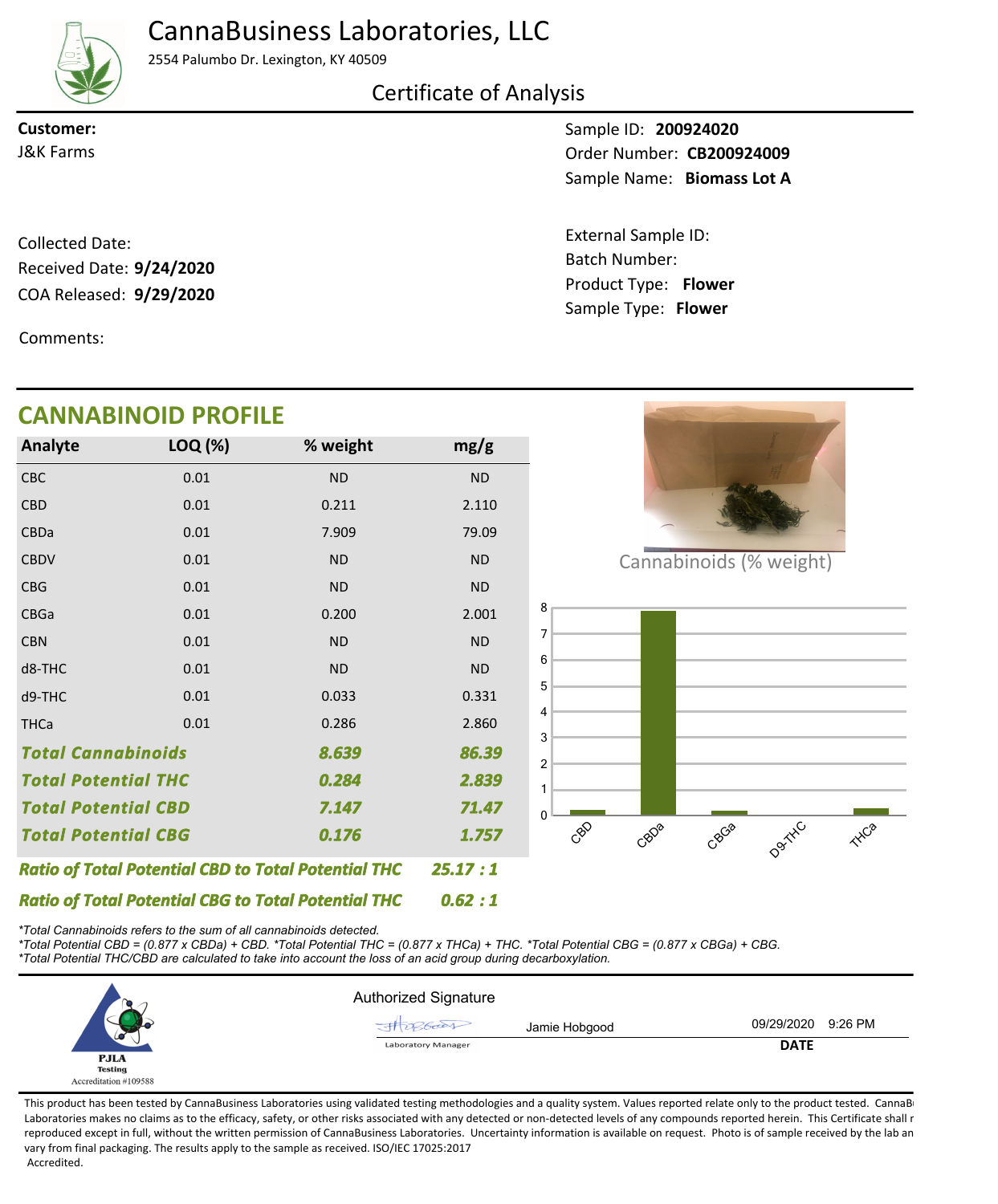

#### 2554 Palumbo Dr. Lexington, KY 40509 CannaBusiness Laboratories, LLC



## **Certificate of Analysis**

| <b>Customer</b> |  |
|-----------------|--|
|                 |  |

J&K Farms



| <b>Overall Batch Results</b><br>PASS |                                 |  |  |  |  |  |
|--------------------------------------|---------------------------------|--|--|--|--|--|
| Pesticide<br><b>PASS</b>             | <b>Moisture Content</b><br>N/A  |  |  |  |  |  |
| Potency<br>PASS                      | Water Activity<br>N/A           |  |  |  |  |  |
| Mycotoxins<br>PASS                   | Heavy Metals                    |  |  |  |  |  |
| Microbial Screen<br>PASS             | <b>Residual Solvents</b><br>N/A |  |  |  |  |  |
| Terpenoids<br>N/A                    |                                 |  |  |  |  |  |

| <b>Sample Name:</b>    | Biomass Lot A |         |
|------------------------|---------------|---------|
| Sample ID:             | 200924020     |         |
| <b>Product Type:</b>   | Flower        |         |
| Sample Type:           | Flower        |         |
| <b>Collected Date:</b> |               |         |
| <b>Received Date:</b>  | 09/24/2020    |         |
| <b>Batch Number:</b>   |               |         |
| <b>Batch Size:</b>     |               |         |
| <b>Sample Size:</b>    |               |         |
| COA released:          | 09/29/2020    | 9:26 PM |

200924020

**Sample ID:**

**Sample Name:**<br> **Sample Type:** 

| Potency (mg/g)                     |                     |           |                    |           |                           |      |  |
|------------------------------------|---------------------|-----------|--------------------|-----------|---------------------------|------|--|
| Date Tested: 09/25/2020            |                     |           | Method:            |           |                           |      |  |
| Instrument:                        |                     |           |                    |           |                           |      |  |
| 0.284%                             | 7.147 %             |           | 8.639%             |           | 86.39 mg/g                |      |  |
| Total THC                          | <b>Total CBD</b>    |           | Total Cannabinoids |           | <b>Total Cannabinoids</b> |      |  |
| Analyte                            | <b>Result Units</b> |           | <b>LOQ</b>         | Result    | Units                     |      |  |
| CBC (Cannabichromene)              |                     | <b>ND</b> | $\frac{0}{0}$      | 0.010     | <b>ND</b>                 | mg/g |  |
| CBD (Cannabidiol)                  |                     |           | $\%$               | 0.010     | 2.110                     | mg/g |  |
| CBDa (Cannabidiolic Acid)          |                     |           | %                  | 0.010     | 79.09                     | mg/g |  |
| CBDV (Cannabidivarin)              |                     |           | %                  | 0.010     | <b>ND</b>                 | mg/g |  |
| CBG (Cannabigerol)                 | <b>ND</b>           | %         | 0.010              | <b>ND</b> | mg/g                      |      |  |
| CBGa (Cannabigerolic Acid)         |                     | 0.200     | %                  | 0.010     | 2.001                     | mg/g |  |
| CBN (Cannabinol)                   | <b>ND</b>           | %         | 0.010              | <b>ND</b> | mg/g                      |      |  |
| D8-THC (D8-Tetrahydrocannabinol)   |                     | <b>ND</b> | $\frac{0}{0}$      | 0.010     | <b>ND</b>                 | mg/g |  |
| D9-THC (D9-Tetrahydrocannabinol)   |                     | 0.033     | %                  | 0.010     | 0.331                     | mg/g |  |
| THCa (Tetrahydrocannabinolic Acid) |                     | 0.286     | %                  | 0.010     | 2.860                     | mg/g |  |

| <b>Pesticides</b>       |                     |             |        |                     |                     |     |       |        |
|-------------------------|---------------------|-------------|--------|---------------------|---------------------|-----|-------|--------|
| Date Tested: 09/26/2020 | Method:             | Instrument: |        |                     |                     |     |       |        |
| Analyte                 | <b>Result Units</b> | <b>LOQ</b>  | Result | Analyte             | <b>Result Units</b> |     | LOQ.  | Result |
| Acephate                | ND.<br>ppm          | 0.010       | Pass   | Acetamiprid         | <b>ND</b>           | ppm | 0.010 | Pass   |
| Aldicarb                | ND<br>ppm           | 0.010       | Pass   | Azoxystrobin        | <b>ND</b>           | ppm | 0.010 | Pass   |
| Bifenazate              | ND.<br>ppm          | 0.010       | Pass   | <b>Bifenthrin</b>   | <b>ND</b>           | ppm | 0.010 | Pass   |
| <b>Boscalid</b>         | <b>ND</b><br>ppm    | 0.010       | Pass   | Carbaryl            | 0.018               | ppm | 0.010 | Pass   |
| Carbofuran              | ND.<br>ppm          | 0.010       | Pass   | Chlorantraniliprole | <b>ND</b>           | ppm | 0.010 | Pass   |
| Chlorpyrifos            | ND<br>ppm           | 0.010       | Pass   | Clofentezine        | <b>ND</b>           | ppm | 0.010 | Pass   |
| Coumaphos               | ND.<br>ppm          | 0.010       | Pass   | Daminozide          | <b>ND</b>           | ppm | 0.010 | Pass   |
| Diazinon                | ND.<br>ppm          | 0.010       | Pass   | <b>Dichlorvos</b>   | <b>ND</b>           | ppm | 0.010 | Pass   |
| Dimethoate              | ND.<br>ppm          | 0.010       | Pass   | Etofenprox          | <b>ND</b>           | ppm | 0.010 | Pass   |
| Etoxazole               | <b>ND</b><br>ppm    | 0.010       | Pass   | Fenhexamid          | <b>ND</b>           | ppm | 0.010 | Pass   |
| Fenoxycarb              | ND.<br>ppm          | 0.010       | Pass   | Fenpyroximate       | <b>ND</b>           | ppm | 0.010 | Pass   |
| Fipronil                | ND<br>ppm           | 0.010       | Pass   | Flonicamid          | <b>ND</b>           | ppm | 0.010 | Pass   |
| Fludioxonil             | ND.<br>ppm          | 0.010       | Pass   | Hexythiazox         | <b>ND</b>           | ppm | 0.010 | Pass   |
| Imazalil                | ND.<br>ppm          | 0.010       | Pass   | Imidacloprid        | <b>ND</b>           | ppm | 0.010 | Pass   |
| Malathion               | ND.<br>ppm          | 0.010       | Pass   | Metalaxyl           | <b>ND</b>           | ppm | 0.010 | Pass   |
| Methiocarb              | ND.<br>ppm          | 0.010       | Pass   | Methomyl            | <b>ND</b>           | ppm | 0.010 | Pass   |
| Myclobutanil            | ND.<br>ppm          | 0.010       | Pass   | Naled               | <b>ND</b>           | ppm | 0.010 | Pass   |

NT = Not tested, ND = Not detected; LOQ = Limit of Quantitation; <LOQ = Detected; >ULOL = Above upper limit of linearity; CFU/g = Colony forming units per 1 gram; TNTC = Too numerous to count

CannaBusiness Laboratories

License # P-0059: (859)-514- 6999 https://www.cannabusinesslabs.us

This product has been tested by CannaBusiness Laboratories using validated testing methodologies and a quality system. Values reported relate only to the product tested. CannaBusiness Laboratories makes no claims as to the safety, or other risks associated with any detected or non-detected levels of any compounds reported herein. This Certificate shall not be reproduced except in full, without the written permission of CannaBusiness Laborato Uncertainty information is available on request. Photo is of sample received by the lab and may vary from final packaging. The results apply to the sample as received. ISO/IEC 17025:2017 Accredited.